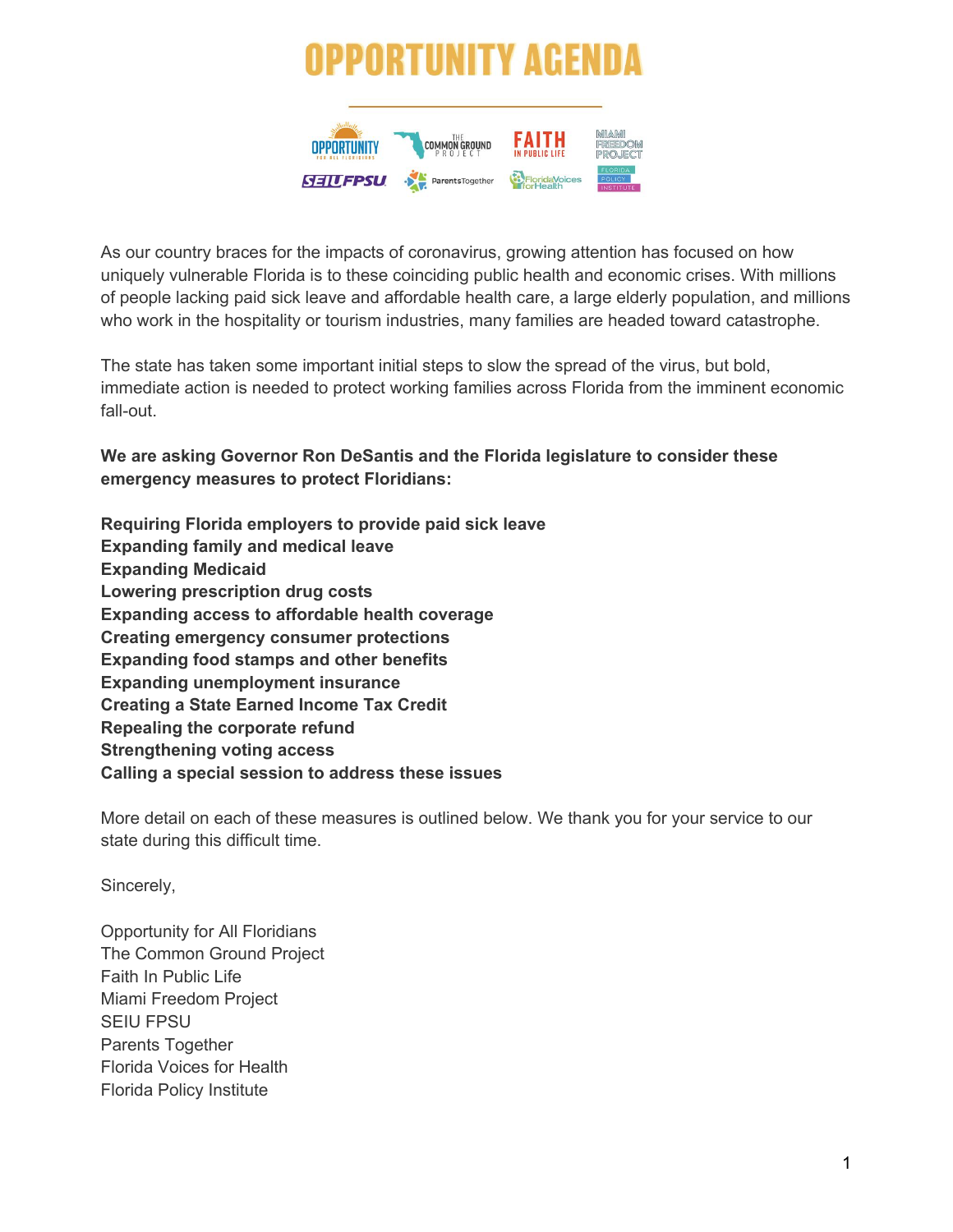# **Measures to Protect Floridians in Response to COVID-19:**

## **Paid Sick Days**

Congress just passed legislation to extend 10 days of paid sick leave to more workers nationwide. However, the bill doesn't apply to companies with more than 500 employees, and firms with fewer than 50 employees can also request exemptions – leaving millions of workers without coverage. Florida should work to immediately close this loophole and implement a mandate of 14 days of paid sick leave for all employers with more than 50 employees.

## **Emergency Family and Medical Leave**

Illness isn't the only thing threatening to put a strain on Floridians and their families. The closure of public schools and senior centers will also put massive pressure on working people to provide care for family members. Congress passed a bill extending emergency paid leave to parents caring for a child due to school closings. Employers should be mandated to allow eligible employees to take up to 20 days of emergency leave (paid or unpaid) if they have coronavirus, are quarantined, or are caring for someone with the disease without the risk of losing their job.

## **Medicaid Expansion & Retroactive Eligibility**

Access to affordable health insurance is critical to financial stability and recovery from this public health crisis. Expanding Medicaid will help hundreds of thousands of Floridians who earn too much to qualify for Medicaid, but too little to qualify for a Federal subsidy to purchase insurance through the marketplace. Increasing access to affordable health insurance by expanding Medicaid draws down federal money that comes directly from our tax dollars – like 37 other states have already done. We should put this money to work in our state to help as many Floridians as possible get the coverage they need in the face of this global pandemic. Finally, Florida should request to reinstate retroactive Medicaid eligibility to prevent major payment disruptions to hospitals and clinics and financial burdens on consumers as employer coverage losses take place.

## **Lower Prescription Drug Costs**

For families already struggling to afford care, the extra financial hit of coronavirus will mean many families can no longer afford lifesaving medication. We ask the state to create an independent authority, the Prescription Drug Affordability Board, that has the power to set affordable limits on what Floridians pay for their medications, investigate how high prices impact Floridians, and give lawmakers and the public greater insight into how drugs are priced. Florida should also act to protect consumers from price gouging that may occur when prescription drugs to treat or vaccinate against COVID-19 become available.

## **Access to Affordable Health Coverage**

Health care coverage is now more critical than ever, and the people most likely to rely on individual coverage — gig workers, self-employed contractors – may be the ones hit hardest by the immediate economic impact of the pandemic. We ask that the state request the federal government open a special enrollment period on the federal health care exchange. And we urge the state to immediately expand the grace period allowed for premium nonpayment and require that insurance take effect immediately, rather than the start of the next month.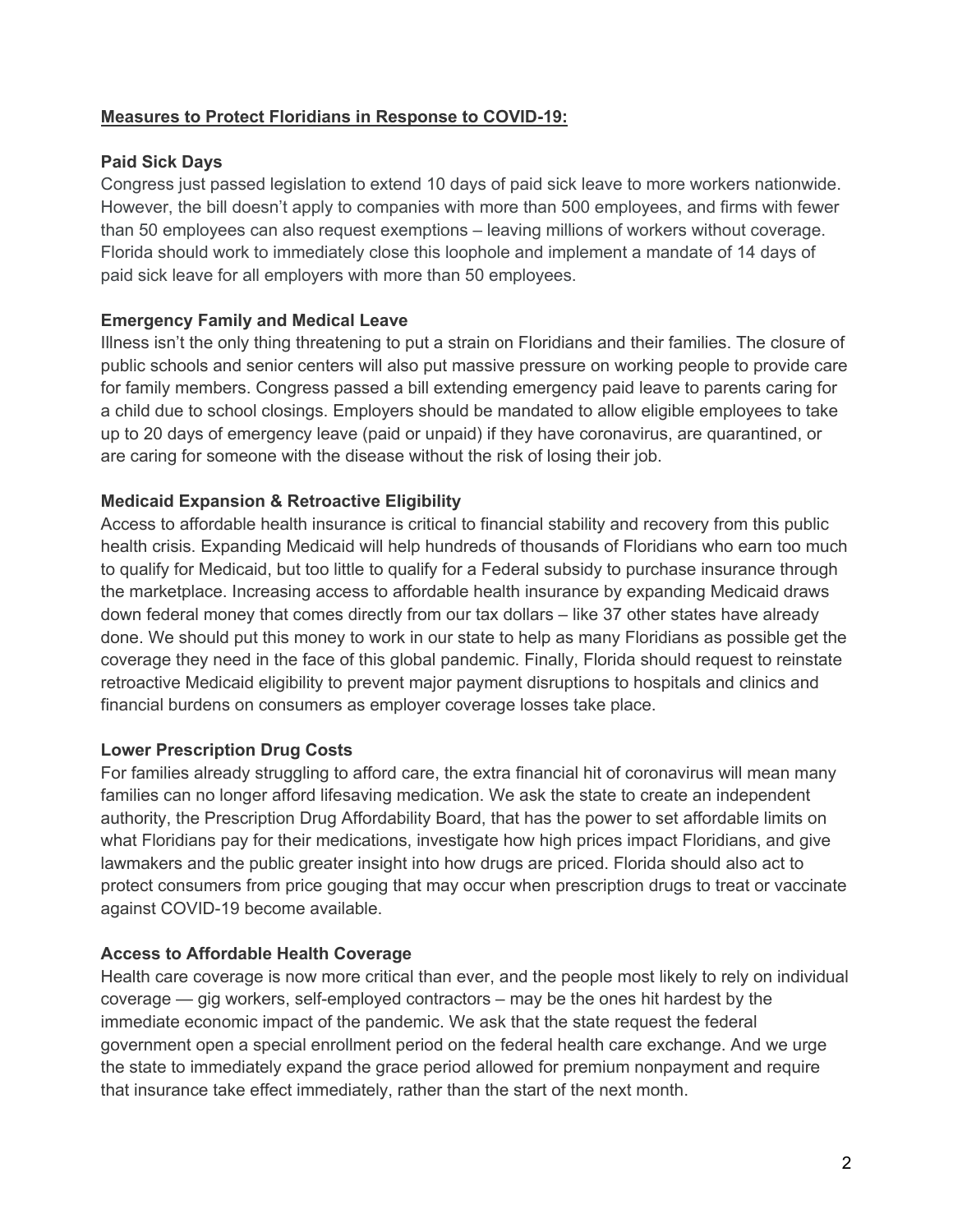# **Emergency Consumer Protections**

Some communities across the state have already begun suspending eviction and utility shut offs to protect vulnerable people during this economic crisis. Florida should follow their lead and immediately implement a statewide moratorium on foreclosures, evictions, and utility shut offs for six months. Further, the state should urge phone carriers and internet providers to waive late fees and suspend service cut-offs, as some companies already have, throughout this crisis.

# **Expanding Food Stamps and Other Benefits**

An economic crisis will quickly become a food security crisis for our most vulnerable community members, including millions of struggling seniors on a fixed income and working families already living paycheck to paycheck. We ask the state to:

- Increase funding for food banks.
- Expand the number of delivery sites for food assistance across Florida.
- Relax eligibility requirements and streamline enrollment for access to food stamps and public programs providing nutrition support, including extending Supplemental Nutrition Assistance Program (SNAP) to school-age children who would otherwise receive free or reduced-cost school meals, permitting telephone applications, and expanding SNAP to allow purchases of hot foods.
- Provide supplemental SNAP benefits to participating SNAP households.
- Utilize \$16 million in unspent Temporary Assistance for Needy Families (TANF) funds to create special coronavirus programs, relaxing eligibility and work requirements, that will allow families to access basic needs e.g. medical supplies & disinfectants as well as food.

# **Expansion of Unemployment Insurance**

Florida has one of the lowest wage replacement rates in the country despite high costs of living. Our unemployment system is strained in the best of times, with the online system often unable to keep up with demand and many benefits denied outright due to the complexity of filing. Although Congress passed a bill expanding federal unemployment insurance, those benefits will expire in July – we must take urgent action at the state level to expand access to unemployment benefits, as we are already seeing record numbers of applications in the wake of this economic crisis. Florida should:

- Restore the duration of benefits to 26 weeks.
- Increase the current maximum benefit amount from \$275 per week to a level that accurately reflects the cost of living in Florida and the magnitude of this economic collapse.

# **State Earned Income Tax Credit**

A State Earned Income Tax Credit (EITC) program supports the financial stability of low and moderate income workers – those hardest hit by economic downturns – by reducing their tax burden, allowing them to get back more of what they earn. We urge Florida to create a state EITC program.